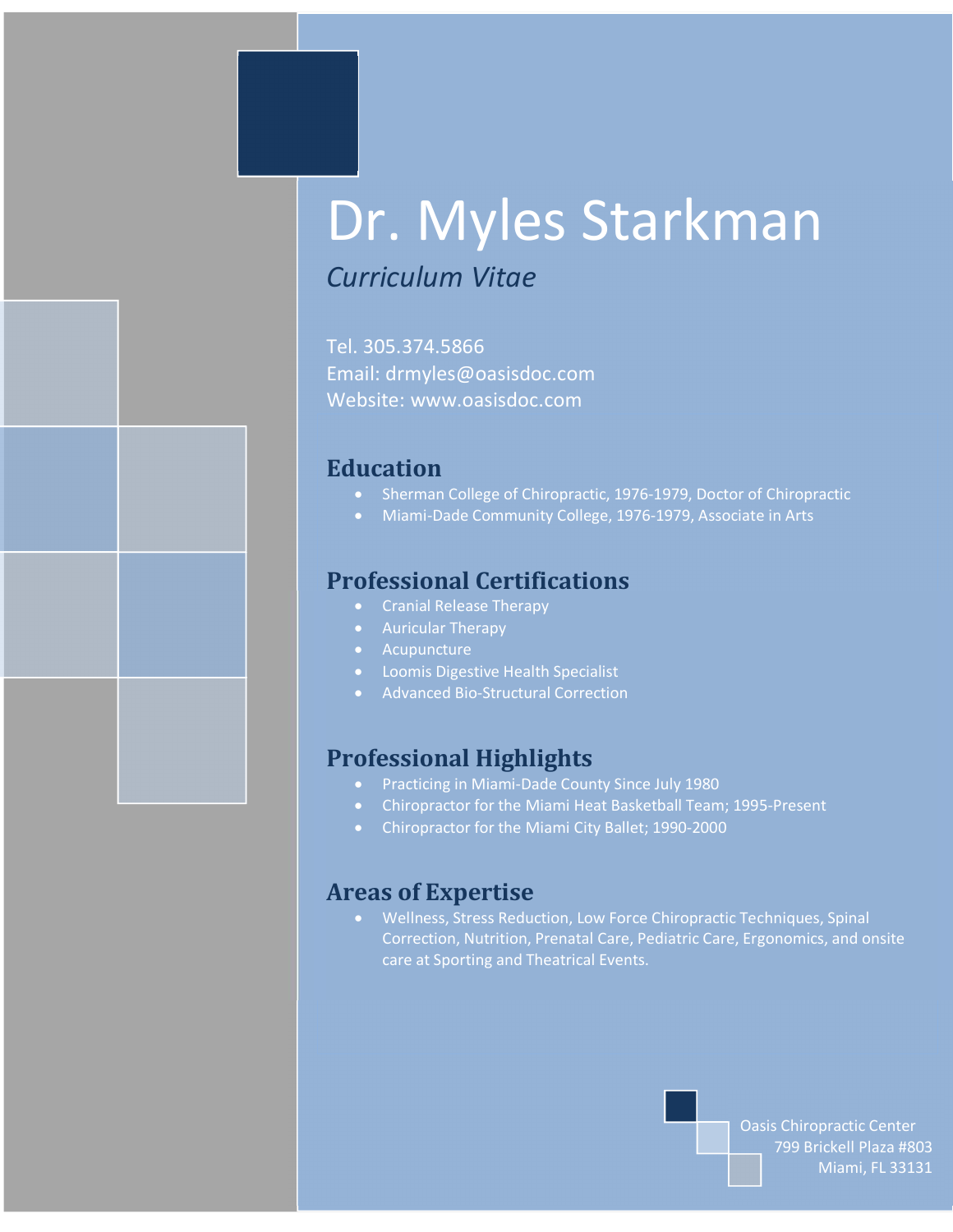#### **Post-Graduate Education**

- · Cranial Release Technique; 2015
- · NSEV Healing; 2011
- · Auricular Therapy; 2010
- · Zero Point Cranial Technique; 2009
- · Loomis Institute Black Book Seminar; 2009
- · Acupuncture Certification Course (100 hrs.) w/ Dr. John Amaro; 2008
- · Loomis Digestive Health Specialist Certification Course; 2006-2007
- · The Bridge Technique, Dr. Alan Creed; 2000
- · BioKinetics; 1999
- · Advanced Biostructural Correction; 1999
- · Pettibon System of Correction; 1996-1997
- · Bio-Energetic Synchronization Technique; 1994
- · Chiropractic Pediatrics; 1993
- · Chiropractic BioPhysics; 1992
- · Applied Spinal Biomechanical Engineering; 1990
- · Pierce System of Analysis and Adjusting; 1989
- · Markey Low Back Seminar; 1988
- · Cox Low Back Symposium; 1986
- · Activator Method; 1983
- · National College of Chiropractic Physiotherapeutics and Laboratory Diagnosis; 1980
- · Toftness Post Graduate School of Chiropractic; 1979
- · Continuing Education Yearly (20 hrs.)- various topics; 1980- Present
- The Masters Circle Super Conference; Yearly, 2004- Present

#### **Employment History- Oasis Chiropractic Center, Founder**

- · **2000-Present** 799 Brickell Plaza Suite 803 Miami, FL 33131
- · **1995-2000** 1465 S. Miami Ave Miami, FL
- · **1990-2000** 1680 Meridian Ave Miami Beach, FL
- · **1983-1992** 1190 NE 163<sup>rd</sup> Street North Miami Beach, FL
- · **1980-1983** 16231 NE 21<sup>st</sup> Ave North Miami Beach, FL

Oasis Chiropractic Center 799 Brickell Plaza #803 Miami, FL 33131